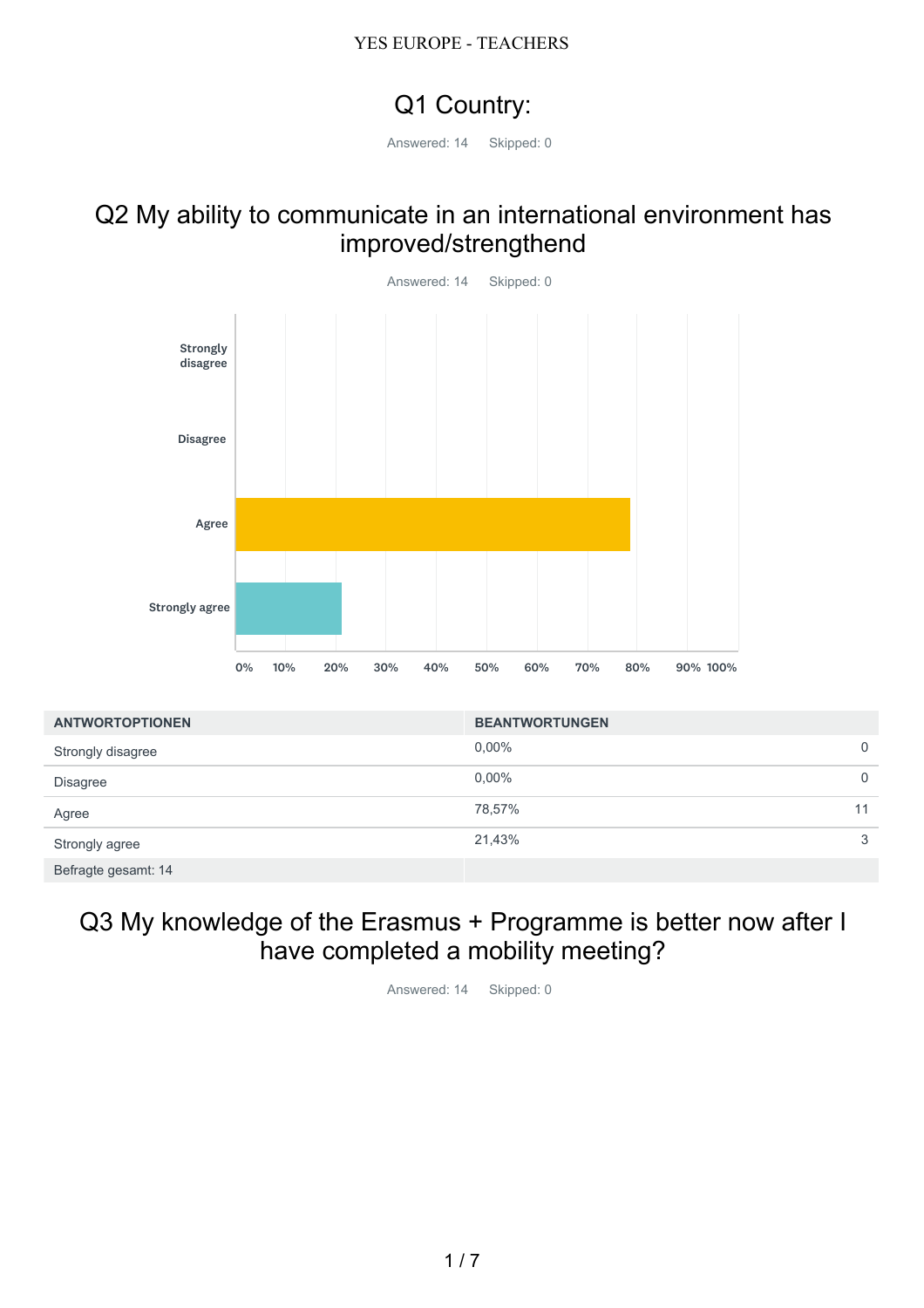

| <b>ANTWORTOPTIONEN</b> | <b>BEANTWORTUNGEN</b> |   |
|------------------------|-----------------------|---|
| Strongly disagree      | $0.00\%$              | 0 |
| <b>Disagree</b>        | 7,14%                 |   |
| Agree                  | 64,29%                | 9 |
| Strongly agree         | 28,57%                | 4 |
| Befragte gesamt: 14    |                       |   |

## Q4 I have Increase my skills of English Language because of the YES Europe project mobility action



| <b>ANTWORTOPTIONEN</b> | <b>BEANTWORTUNGEN</b> |        |
|------------------------|-----------------------|--------|
| Strongly disagree      | 14.29%                | $\sim$ |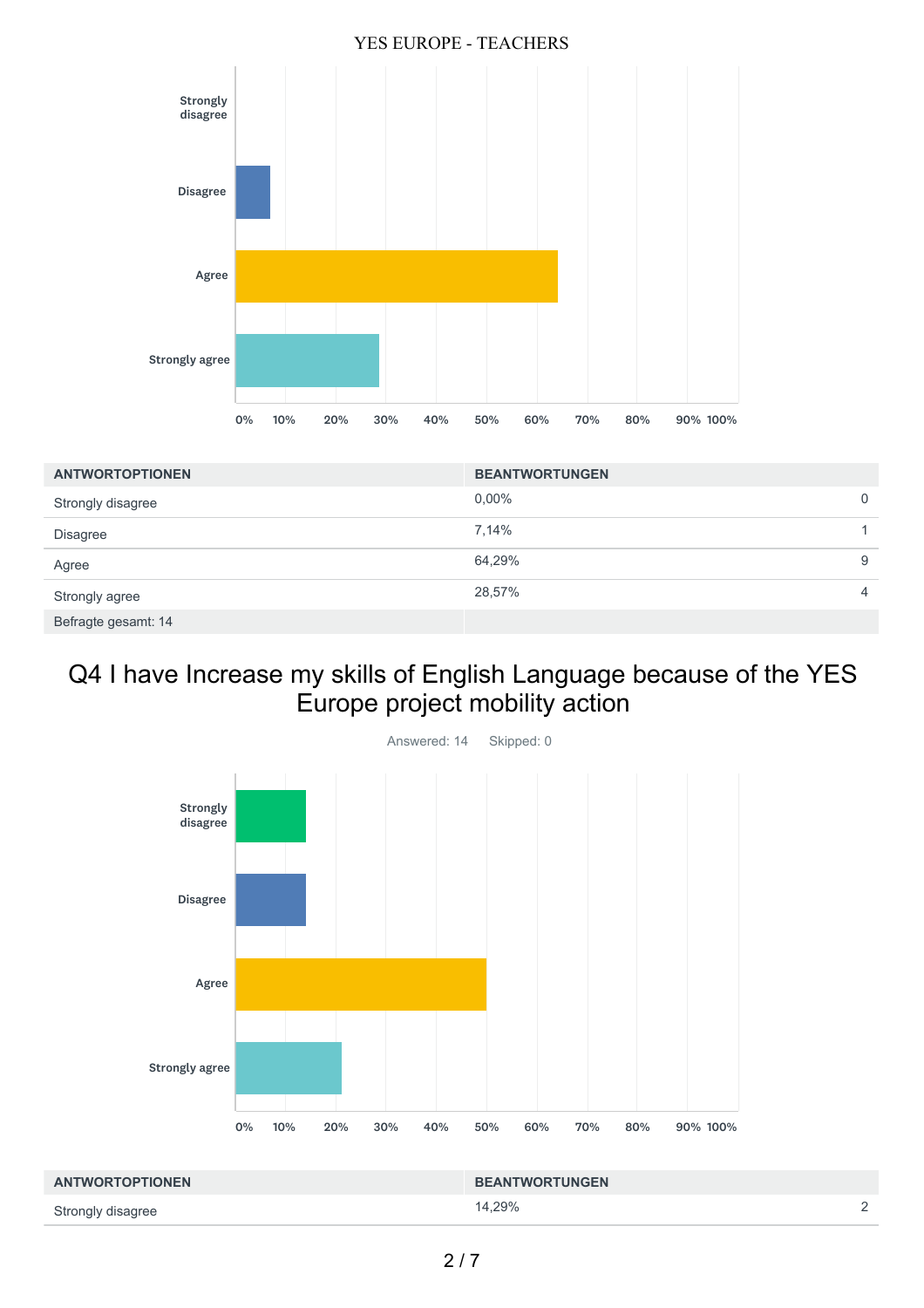| Disagree            | 14,29% |  |
|---------------------|--------|--|
| Agree               | 50,00% |  |
| Strongly agree      | 21,43% |  |
| Befragte gesamt: 14 |        |  |

## Q5 I have increase my understanding of other cultures because of the YES Europe project mobility action



| <b>ANTWORTOPTIONEN</b> | <b>BEANTWORTUNGEN</b> |   |
|------------------------|-----------------------|---|
| Strongly disagree      | $0.00\%$              | 0 |
| <b>Disagree</b>        | $0.00\%$              | 0 |
| Agree                  | 50,00%                |   |
| Strongly agree         | 50,00%                |   |
| Befragte gesamt: 14    |                       |   |

### Q6 I have increase my awearness of working conditions in Europe because of the YES Europe project mobility action

Answered: 14 Skipped: 0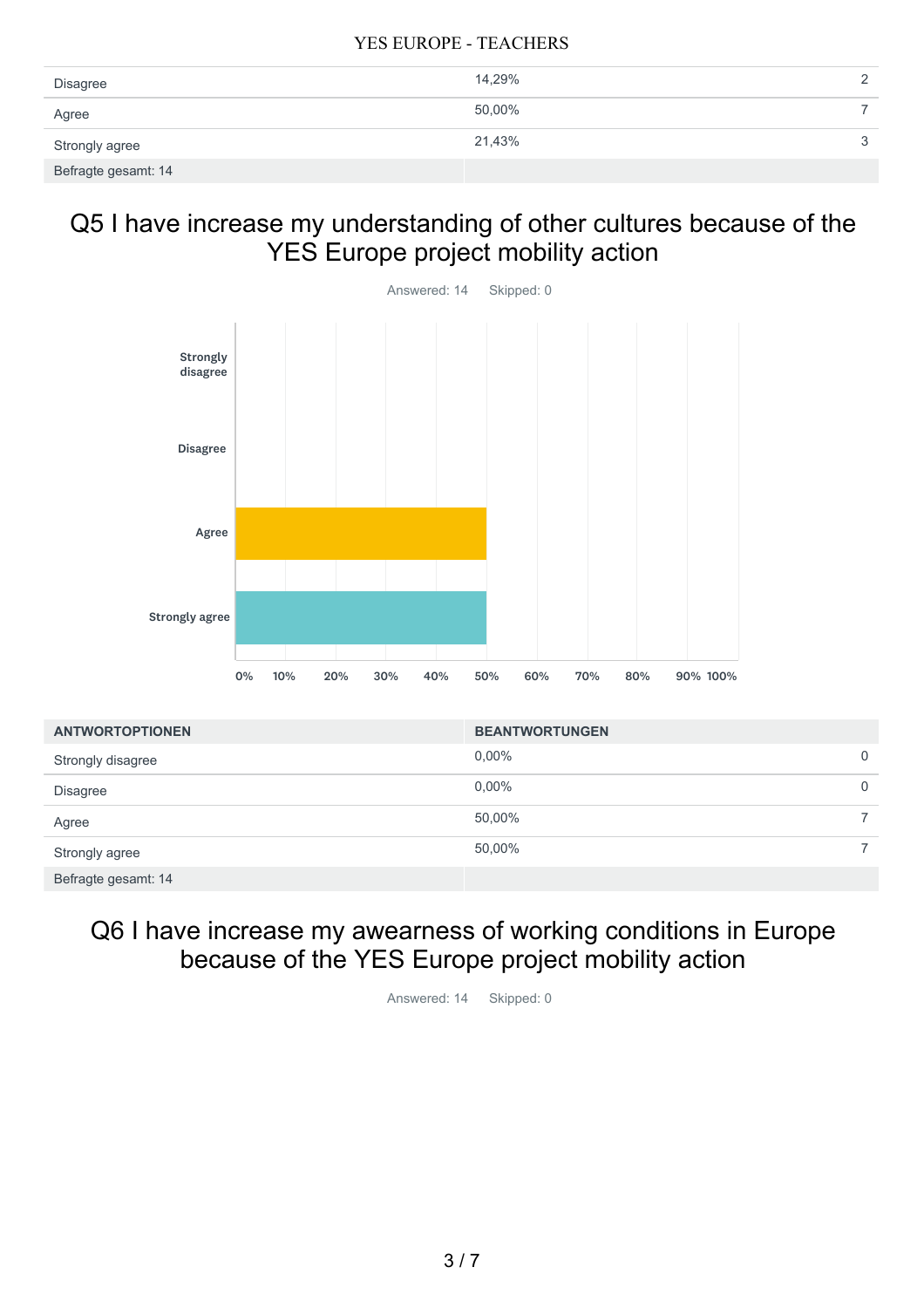

| <b>ANTWORTOPTIONEN</b> | <b>BEANTWORTUNGEN</b> |   |
|------------------------|-----------------------|---|
| Strongly disagree      | $0.00\%$              | 0 |
| <b>Disagree</b>        | $0.00\%$              | 0 |
| Agree                  | 57,14%                | 8 |
| Strongly agree         | 42,86%                | 6 |
| Befragte gesamt: 14    |                       |   |

## Q7 I have increase my social skills because of the YES Europe project mobility action



| <b>ANTWORTOPTIONEN</b> | <b>BEANTWORTUNGEN</b> |  |
|------------------------|-----------------------|--|
| Strongly disagree      | 7.14%                 |  |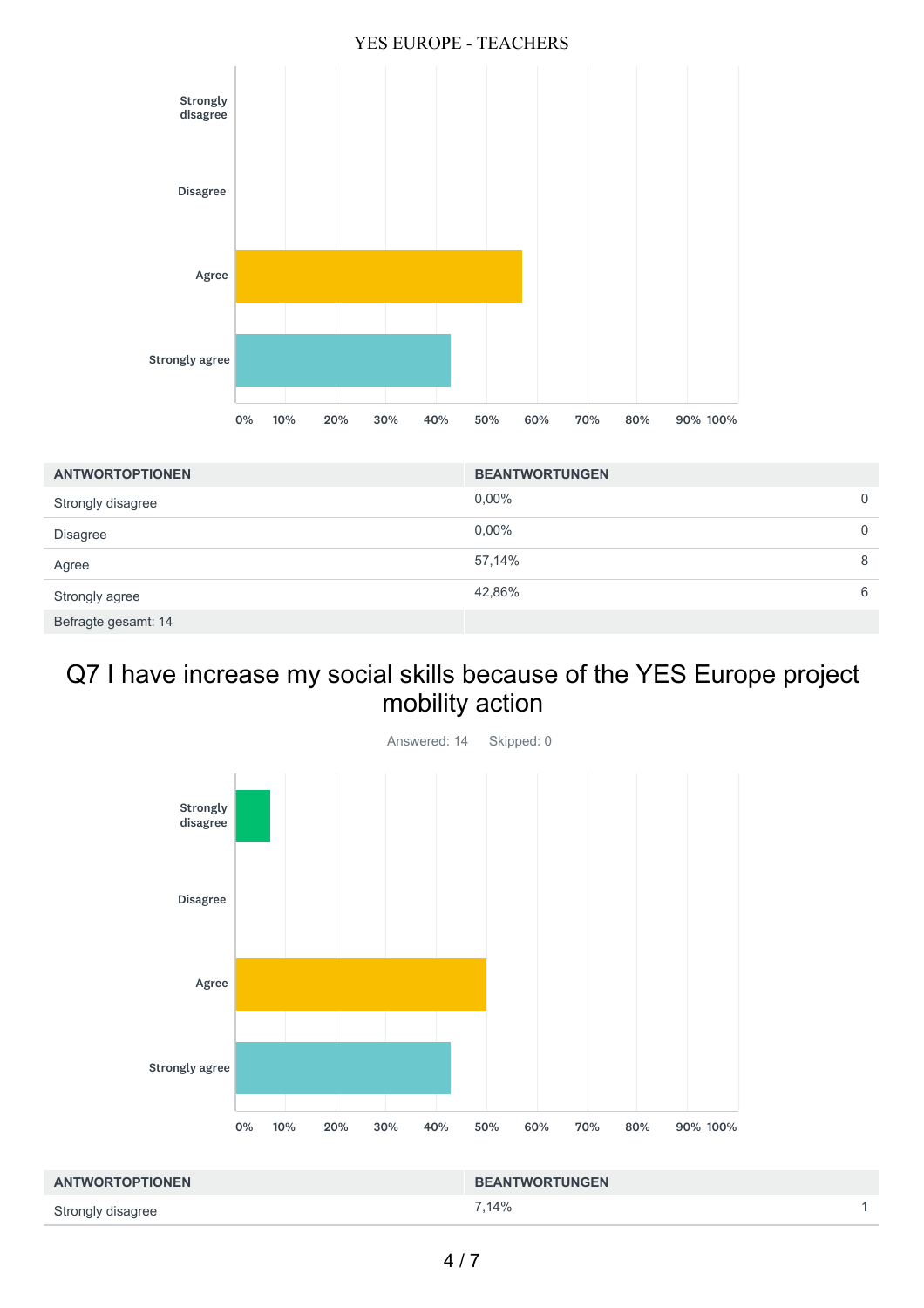| Disagree            | $0.00\%$ | 0 |
|---------------------|----------|---|
| Agree               | 50,00%   |   |
| Strongly agree      | 42,86%   | 6 |
| Befragte gesamt: 14 |          |   |

## Q8 I have increase my ICT skills because of the YES Europe project mobility action



| <b>ANTWORTOPTIONEN</b> | <b>BEANTWORTUNGEN</b> |              |
|------------------------|-----------------------|--------------|
| Strongly disagree      | 7,14%                 | 1.           |
| <b>Disagree</b>        | 42,86%                | 6            |
| Agree                  | 42,86%                | 6            |
| Strongly agree         | 7,14%                 | $\mathbf{1}$ |
| Befragte gesamt: 14    |                       |              |

### Q9 I have increase my multi-cultural team work/management skills because of the YES Europe project mobility action

Answered: 14 Skipped: 0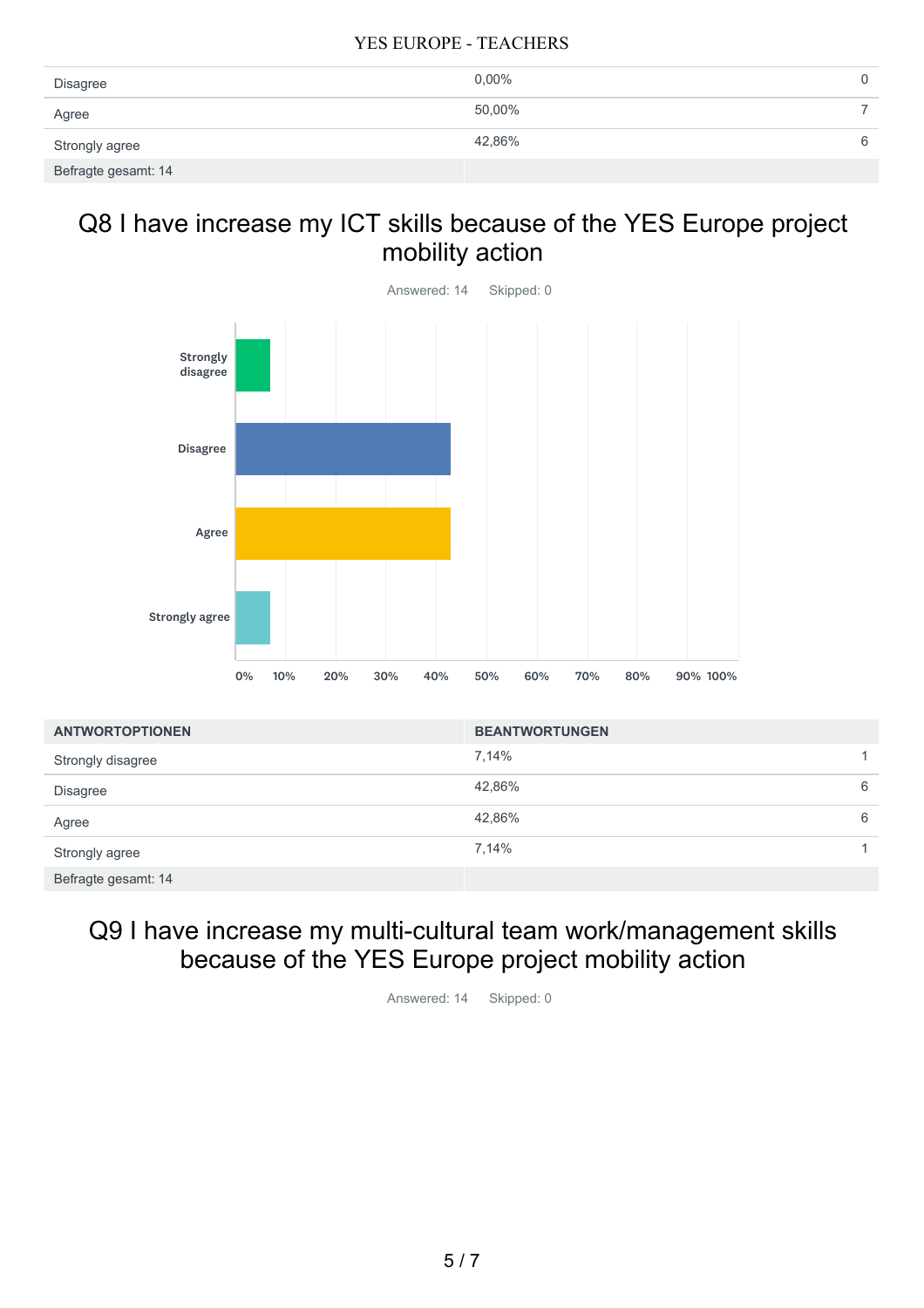

| <b>ANTWORTOPTIONEN</b> | <b>BEANTWORTUNGEN</b> |   |
|------------------------|-----------------------|---|
| Strongly disagree      | $0.00\%$              | 0 |
| Disagree               | $0.00\%$              | 0 |
| Agree                  | 50,00%                |   |
| Strongly agree         | 50,00%                |   |
| Befragte gesamt: 14    |                       |   |

# Q10 I have increase my methodological teaching skills because of the YES Europe project mobility action



| <b>ANTWORTOPTIONEN</b> | <b>BEANTWORTUNGEN</b> |  |
|------------------------|-----------------------|--|
| Strongly disagree      | 7.14%                 |  |